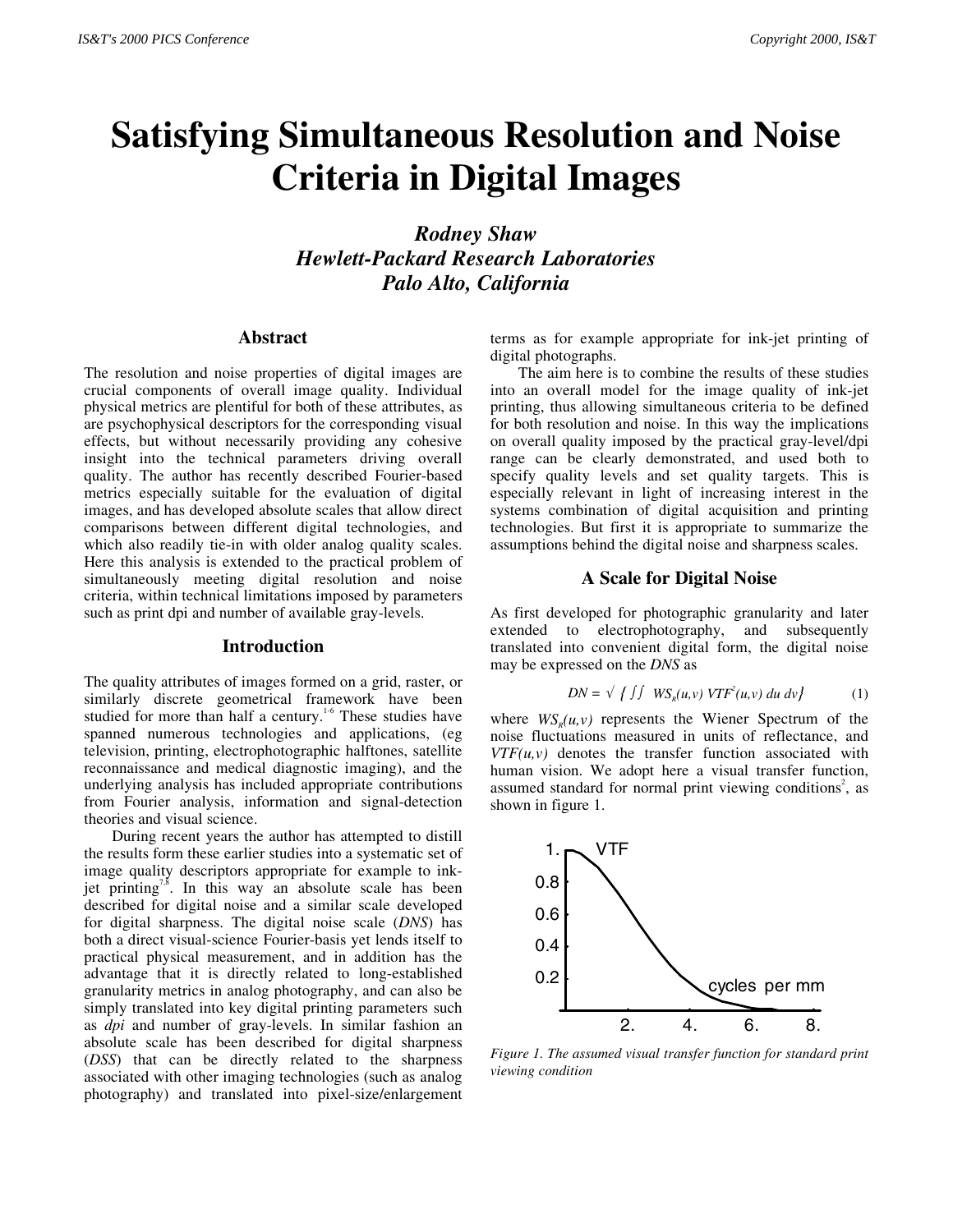In many practical cases it is possible to simplify this expression to

$$
DN = \sqrt{WS_n(0,0)} \tag{2}
$$

The author has also indicated that existing empirical descriptors for photographic grain fall on the *DNS* as below, implying a gamut of physical values in the range *1* to *10* for practical photography .

| Photo-Grain       |
|-------------------|
| off-scale         |
| very coarse       |
| coarse            |
| moderately coarse |
| medium grain      |
| fine grain        |
| very fine         |
| extremely fine    |
| microfine         |
|                   |

A simple model for the image noise associated with ink-jet printing may be approximated on the digital noise scale in terms of *dpi* according to

$$
DN(max) = 12,700 / (m \, \text{dpi}) \tag{3}
$$

where *m* denotes the number of available gray-levels expressed in reflectance-space.

Equation (3) demonstrates the equivalent roles played by *dpi* and availability of gray-levels in reducing digital noise. This equivalence is illustrated below in Figure 2, where the noise due to a coarse binary image (top left) is reduced by successive doublings of *dpi* (horizontal) and *gray-levels* (vertical), and combinations of the two.



*Figure 2. Illustration of the influence of dpi and gray-levels on digital noise (see text).*

# **A Scale for Digital Sharpness**

In constructing this scale we assume the same visual transfer function, but must now consider the introduction a spatial-frequency spectrum that will act as a global surrogate for those aspects of the input (scene) which convey the impression of sharpness. For this we assume a flat (white) scene-spectrum and the resulting product of this spectrum and the visual transfer function is shown in Figure 3. Note that due to an assumption of circular symmetry we have reduced the spatial frequency from twodimensions  $(u, v)$  to one  $(w)$ , by effectively changing to polar coordinates and hence introducing the radial multiplier (*w*) in the product. The same result is obtained by assuming a one-dimensional (line) scene-spectrum and assuming a linearly-increasing scene-spectrum.



*Figure 3. The assumed visual spatial-detail detection-function*

For the present purposes the transfer function associated with the digital printing process is considered to be due entirely to the pixel grid structure and can therefore be represented by a *sinc* function based on the pixel dimensions in the standard. Figure 4 shows this function for pixel sizes of 4, 8, 16, 32, 64, 128 and 256 microns.



*Figure 4. The pixel-grid transfer-function for various pixel sizes.*

 The transfer function for the pixel array is now combined with that of figure 3 to yield an overall spectrum for the spatial-detail detection function, for this same range of print pixel-dimensions. Since the smaller pixel-sizes have spatial frequency band-passes far beyond that of the visual system, the curves shown in figure 5 crowd together for these small pixel sizes, the limiting curve of course being simply that of figure 3.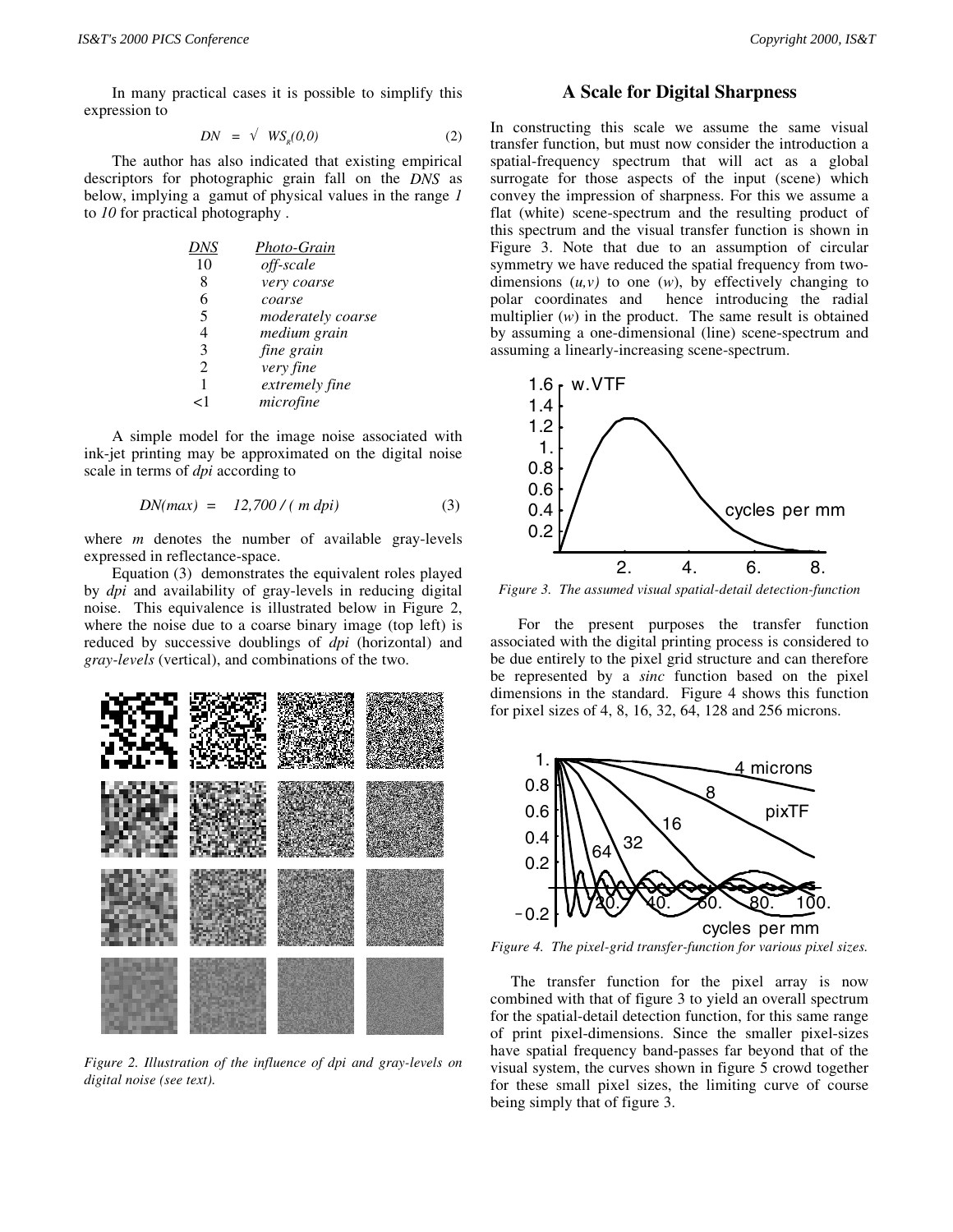

 *Figure 5. The overall spatial-detail detection-function*

We now hypothesize that the spatial-frequency integral of the above curves as a metric of perceived print sharpness, or the digital sharpness scale (*DSS*). In other words we define digital sharpness (*DS*) according to the one-dimensional (line) integral

$$
DS = \int \; pixTF(w) \; VTF(w) \; w \; dw \tag{4}
$$

 In the absence of a closed-form solution, numerical integration yields the digital sharpness curve shown in figure 6 as a function of print pixel size.



 *Figure 6. Digital sharpness as a function of print pixel size*

For convenience the scale has been normalized to 10 for an arbitrarily small pixel (ie, the integral of the function shown in figure 2), yielding a convenient 0 to 10 scale for the complete gamut of sharpness values. It should be stressed here that the pixel size refers to that effective in the viewed print, and in digital photography this may be greater than the basic print-resolution dimension - and is always almost greater than the pixel dimension associated with image acquisition in the camera.

Figure 7 shows the result of figure 6 expressed in the more familiar print terms of pixel resolution (*ppi*). From this we note that according to this new scale there is an almost linear increase in sharpness up to around 150*ppi.* Thereafter further increases in *ppi* bring diminishing sharpness benefits, while beyond 600 ppi print sharpness approaches its upper limit in asymptotic manner.

For the sake of context the range of this scale can be illustrate by estimation of the sharpness values associated with consumer analog photography. For this the equivalent pixel-size in the negative is assumed to fall within the range of 5 to 10 microns - practical values estimated from spread function diameters of typical modern negative materials. Secondly, the practical format/enlargement range of interest is assumed to fall between the extremes of APS format enlarged to 8" inch prints and 35mm format to 3.5"prints. Combining all these assumptions leads to an estimation for the practical range of spread-functions as



falling between 20 and 120 microns in the analog print, with corresponding sharpness values varying between 8

and 9.95 according to the digital sharpness scale.

 *Figure 7. Digital sharpness as a function of print ppi.*



*Figure 8. Relationship between number of sensor x-pixels and print x-dimension in order to conform to the range of sharpness values typical for analog photography.*

A useful way of scaling these analog values alongside key parameters in digital photography is as shown in figure 8. Here the number of acquisition pixels on a side and the physical size of the print on this same side have been used as surrogates for print pixel size, and plotted according to sharpness criteria in the analog photography sharpness range. Thus according to any desired sharpness criterion it is possible to understand the maximum print size that will meet this criterion for a specific acquisition array size. For